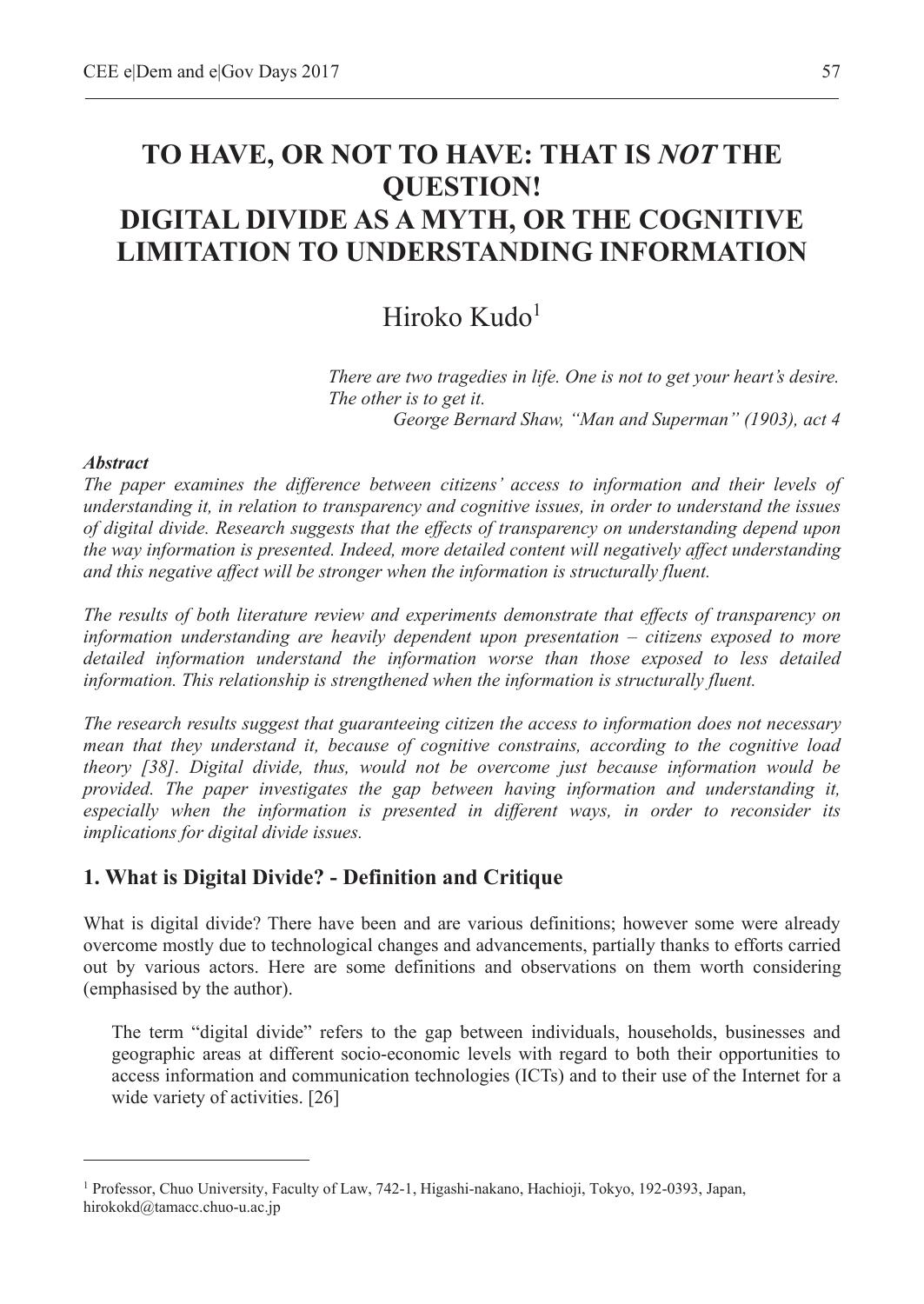*The concept of the digital divide keeps evolving and broadening with new technological developments:* some studies have looked into further digital divides emerging among internet users who use multiple mobile devices like tablets and smartphones to access the internet. (…) as digital technologies continue developing, some users embrace them and enhance their online experiences, while others have a limited internet use or do not use the technology at all. [11]

In part the digital divide is about differential access to hardware. In this sense, the digital divide is a simple extension of the century-old goal of "universal service" (…) Another aspect of the digital divide refers to software and the uses of information technology. (…) Still another aspect of the digital divide refers to access to the full range of services through the consumer's network connection, and is called the "equal access" issue. (…) The presence of gaps in access and usage of IT among various socioeconomic groups... [25]

The gap between those who have access to digital technologies and those who do not; or the gap between those who use digital technologies and those who do not understood in binary terms *distinguishing the "haves" from the "havenots"*. (…) I offer a refined understanding of the "digital divide" to include a discussion of different dimensions of the divide focusing on such details as quality of equipment, autonomy of use, the presence of social support networks, experience and online skill. [15]

…the 'digital divide' is originally and persistently plural. This plurality has at least two consequences. First, *there is not one digital divide*; there is a constellation of different and intersecting social, economic, and technological differences, all of which are properly named 'digital divide'. (…) Second, despite the value placed on consistent and precise use of terminology, lexical multiplicity is not necessarily a deficiency. *It is not always a semantic problem to be resolved by prescribing, even provisionally, a univocal and noiseless definition*. Because IT has evolved at historically unprecedented rates, the various problems that are associated with it also experience accelerated change. This is one reason for the variability in the NTIA reports. *The changing definition of the digital divide is not the result of capriciousness or an inability to be precise. It has varied because the technology in question has changed considerably*. [14]

But viewed analytically, there is not one, there are three digital divides -- and emerging in many nations a fourth. The first divide is that which exists within every nation, industrialized or developing, between those who are rich, educated, and powerful, and those who are not. (…) A second digital divide, less often noted, is linguistic and cultural. (…) The third digital divide follows inevitably from the first two -- it is the growing digital gap between the rich and the poor nations. (…) The critical question about the fourth digital divide, however, is whether the prosperity of this new digital elite spreads to the rest of society, especially to urban poor and to rural villagers, or whether it creates an increasingly separate, cosmopolitan, knowledge-based enclave. (…)

The point is that "the digital divide" is really at least four divides, all closely related. The first is internal, between the digitally empowered rich and the poor. (…) The second linguistic-cultural gap is largely between English and other languages, or more generally, between "Anglo-Saxon culture" and other world cultures. The third is the gap exacerbated by disparities in access to information technology between rich and poor nations. Finally, there is the emergent intra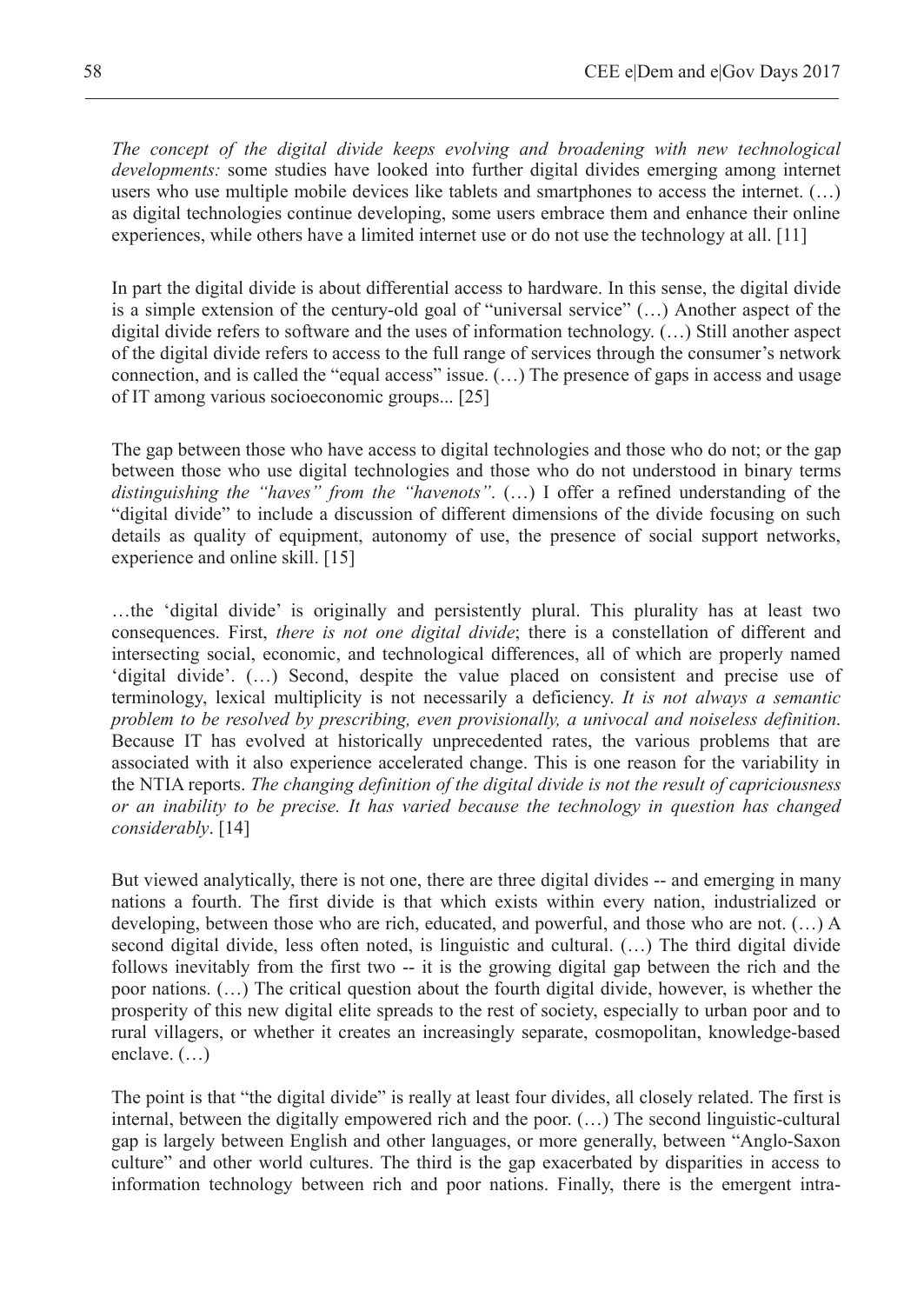national phenomenon of the "digerati", an affluent elite characterized by skills appropriate to information-based industries and technologies, by growing affluence and influence unrelated to the traditional sources of elite status, and by obsessive focus, especially among young people, on cutting edge technologies, disregard for convention and authority, and indifference to the values of traditional hierarchies. [20]

…the digital divide refers to social stratification due to unequal ability to access, adapt, and create knowledge via use of information and communication technologies (ICT). [43]

The theory of diffusion of innovations provides an adequate framework to classify the diverse methodological approaches that have been taken to study the digital divide. (…) four perspectives on the digital divide. Two of them are concerned with the type of node: (…) The other two concern the diffusion of innovation: (…) [16]

As Gunkel (2003) puts it; "critical examinations of the digital divide appear to be in short supply. The few commentaries that have been published are little more than reactions and editorials which argue, mainly through anecdotal evidence and personal opinion, that the divide is a myth (Brady, 2000; Cohen, 2000), political hyperbole (Horvath, 2000), bunk (Somerson, 2000), non-existent (Thierer, 2000), or rubbish (Crabtree, 2001). What is needed, therefore, is neither uncritical adherence to, nor simple reaction against, the digital divide but a critique that exposes and investigates the problems inherent in both" [14]. The paper refers to myth, but does not take the stance above mentioned; as European Parliament, even based on a recent redefinition of 2015, still focuses to improve broadband connectivity and internet usage through funding and regulation, that is, targets on infrastructure and skill, the paper tries to offer a critical and different approach to digital divide, mainly through theoretical analysis, supported by exploratory experiments.

The paper focuses on the gap between citizens' access to information, which is often considered as crucial issue for the digital divide discussion, and their levels of understanding it, in relation to transparency and cognitive issues. Research suggests that the effects of transparency on understanding depend upon the way information is presented: more detailed content will negatively affect understanding and this negative affect will be stronger when the information is structurally fluent.

This is a conceptual paper with extended literature review, given the characteristics of its research questions: how differs "understanding information" from "having information"; and how the presentation of information affects understanding. In order to verify the hypothesis delivered from the literatures, a reinterpretation of an existing experiment and a small scale testing were carried out. The results of both literature review and experiment demonstrate that effects of transparency on information understanding are heavily dependent upon presentation – citizens exposed to more detailed information understand the information worse than those exposed to less detailed information. This relationship is strengthened when the information is structurally fluent. These research results suggest that guaranteeing citizen the access to information does not necessary mean that they understand it, because of cognitive constrains, according to the cognitive load theory [38]. The paper investigates the gap between having information and understanding it, in order to contribute to the discussion on digital divide from an unconventional perspective.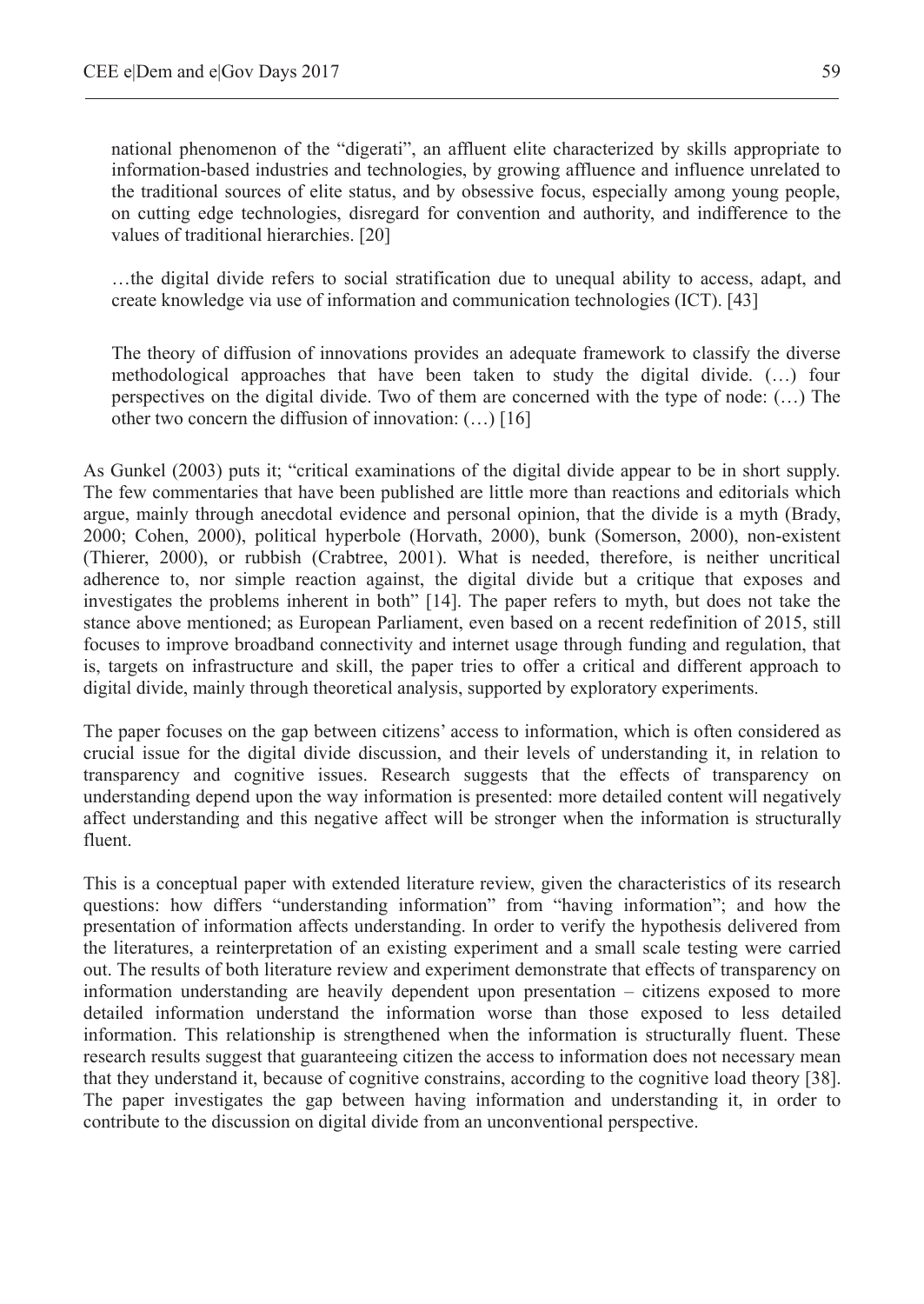## **2. Theoretical Analysis on Transparency, Information and Understanding**

Transparency has long been extolled as means of ensuring that public institutions function effectively [18]. This is because transparency constitutes a key means of reducing information asymmetries between government and the public [37]. By reducing information asymmetries, transparency can empower citizens to better understand what their government is doing, thus permitting them to make decisions that more closely reflect their best interests and, in turn, fostering more accountable and responsive public organizations [12] [17] [30].

Many literatures have begun to examine the extent to which transparency is actually capable of achieving the goals often attributed to it [29]. Findings of these studies have helped to advance understanding of transparency by offering greater insight into how transparency relates to constructs such as trust in government [2] [13] [8]. However, despite these contributions, the field still lacks direct insight into how transparency affects citizens' understanding of government [7]. Throughout the literature, transparency's ability to improve citizens' understanding of government is often assumed [10]. We indeed know very little about how transparency works because we do not know how transparency shapes citizens' understanding of their government and how this understanding in turn bears upon outcomes of interest such as trust in government.

## **3. Cognitive Limitations on Understanding - Literature Review**

Citizens are said to possess an imperfect understanding of how they benefit from public policies [22]. While transparency is proposed as a means of enabling citizens to better understand the benefits associated with a particular policy, expanding access to relevant information is only part of a broader solution to improving citizens' understanding of the benefits associated with public policies. In addition to improving citizens' access to relevant information, government must also work to ensure that policy information is understandable to a broad spectrum of the public [30]. To do so, one must consider methods of presentation that are conducive to effective processing, understanding, and use of the complex information citizens are exposed to [35] [9] [10]. Along these lines, literature from different areas of psychology offers insight into presentation strategies that can attenuate cognitive constraints and, in turn, bolster policy understanding. The paper draws upon insights offered by cognitive load theory (educational psychology) and processing fluency (consumer psychology).

Cognitive load theory explains that as the level of mental effort needed to process information increases, individuals' ability to understand the information embedded in the message decreases [38]. Research on the determinants of mental effort has identified two factors as being of particular importance - structure of the message and complexity of the message [4]. Specifically, what this research illustrates is that messages that tend to be more complex and poorly structured increase levels of mental effort that must be expended in order to understand the message and, as a result, detract from understanding [39]. Therefore, reducing complexity and improving the structure of messages communicating government information are two methods that may improve citizens' understanding of information, which might draw new insights into digital divide discussion.

#### **3.1 Complexity**

Complexity of a message is typically mitigated via two forms of omission [42]. The first form of omission entails reducing the quantity of information embedded in a single message [39]. While reducing the amount of information can detract from an individual's ability to understand the issue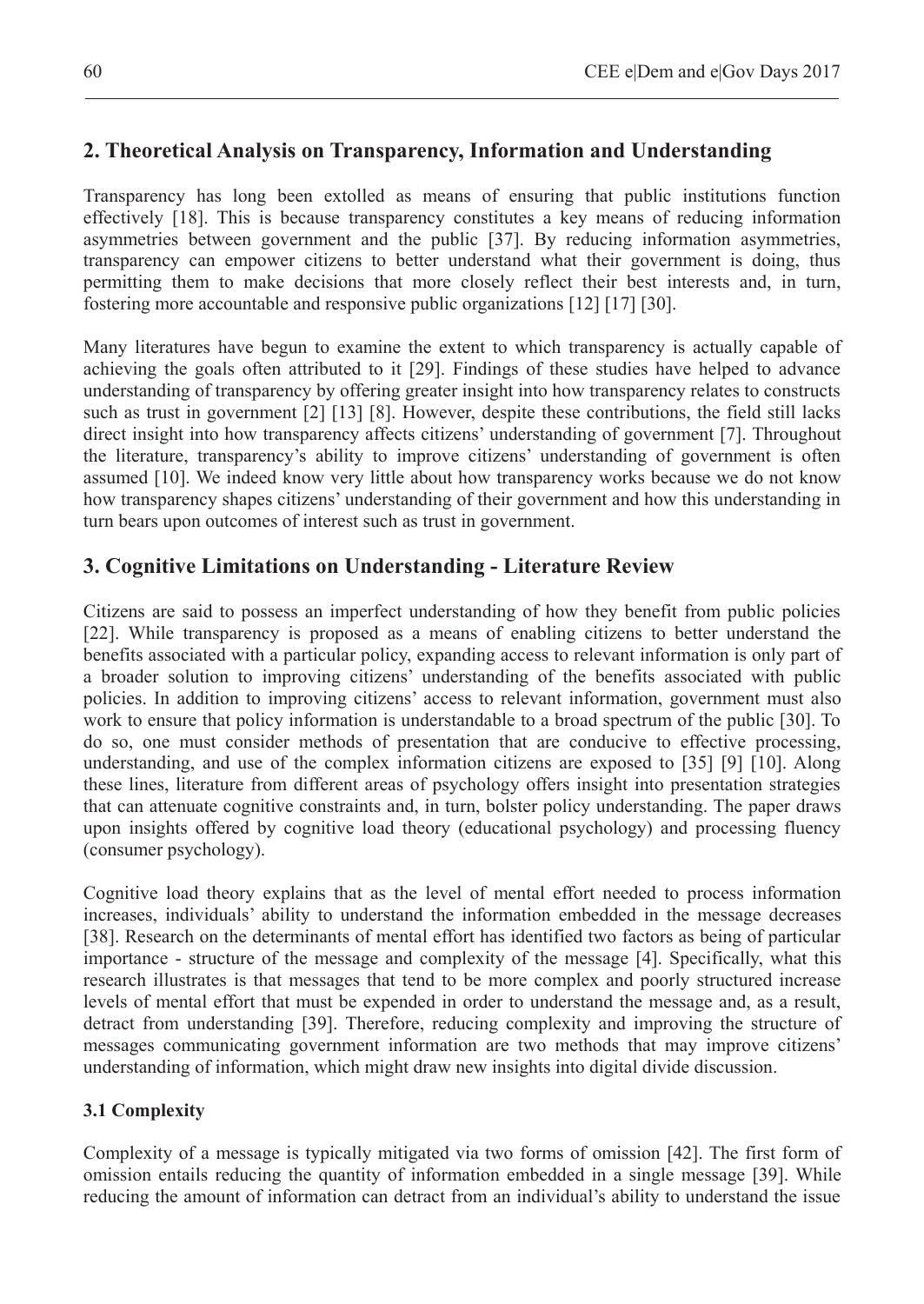in a comprehensive sense, it does increase the likelihood of them better understanding the limited information they are exposed to [3]. However, from a perspective of government transparency, this strategy is problematic because it may detract from the public's ability to comprehensively understand a particular policy. Furthermore, and perhaps more importantly, this approach can also conflict with legal obligations that govern public disclosure. For these reasons, the second form of omission, which relates to reducing the level of detail with which the information embedded in the message is discussed, is preferred [21]. The assumption is that foregoing specific facts and figures when presenting new information will allow individuals to better focus their attention on the salient information in the message [6]. That is, using less detailed language allows individuals to exert less mental effort when processing the message and, therefore, improve their understanding of the information in the message [1].

#### **3.2 Structure**

The concept of processing fluency from consumer psychology provides a framework for understanding how the structure of a message can be manipulated in order to reduce cognitive load and facilitate citizens' ability to understand public policy [33] [45]. Processing fluency research has identified a number of ways in which the structure of a message can be altered in order to help audiences better understand the information they are exposed to [33] [19] [36]. Across the different manipulations, a common theme is that they all attempt to alter, in one way or another, the clarity with which information is presented, by for example, altering letter fonts or breaking a message into bullet points. Yet, despite the variety of processing fluency manipulations, an important observation is made by Rennekamp (2012), who notes that, irrespective of the range of methods used to improve the structure of a message, "the corresponding responses from individuals are remarkably similar across different settings" [34]. Specifically, improving the structure of a message to enhance clarity of presentation, irrespective of the precise manner in which it is done, is generally found to improve individuals' ability to process and, ultimately understand, the information they are exposed to [24].

## **4. Complexity and Structure of Information - Cognitive Load Theory and Processing Fluency Literature**

Fung, Graham, and Weil (2007) caution that, because transparency is critical to enhancing citizens' understanding of government, governments must find ways of presenting the information so as to avoid overloading citizens with information and evoking 'policy confusion' [27] [12]. Cognitive load theory and processing fluency literature offer methods of attenuating information overload in order to ensure that citizens understand the government information they are exposed to. Among these methods, two have been identified as being of immediate relevance to the purposes of this study – detail and structure [19] [5] [34].

The logic underlying these initiatives is that more detailed accounts of government actions make it more difficult for citizens understand what government is doing. This is because greater mental effort must be exerted in order to process the detailed information being presented to them [27] [23]. Prat (2005) adopts a game theoretic perspective to illustrate this point [32].

Prat explains that, due to cognitive constraints, an agent can overwhelm the principal by burying a message's signal in lots of highly detailed information [23]. Research related to cognitive load theory, echoes the sentiments expressed by Prat (2005), while also providing empirical illustrations. This line of research demonstrates across a variety of settings how different methods of enhancing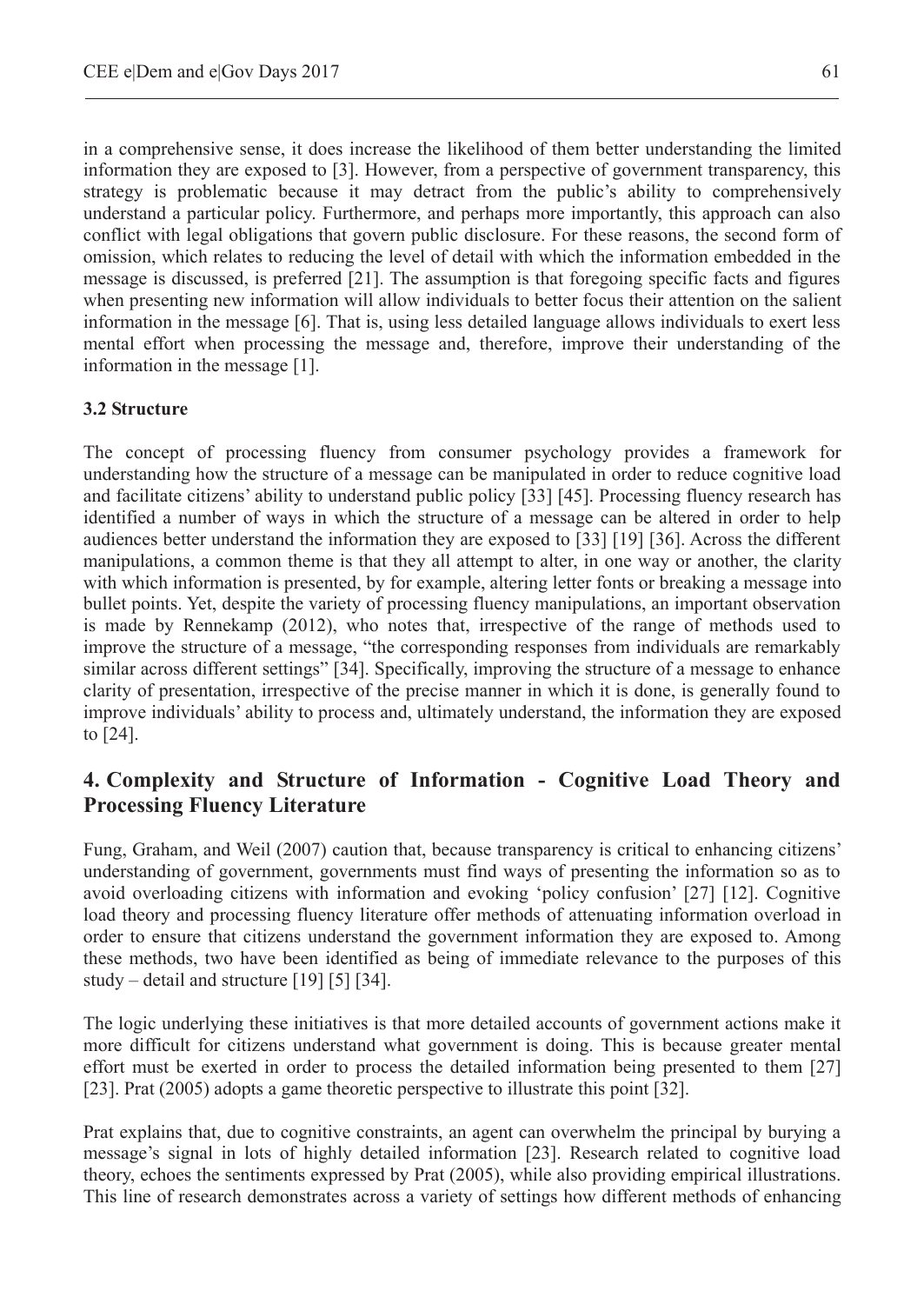the complexity of a message through, for example, the inclusion of more detailed information (facts and figures) consistently makes the message more difficult to understand [40] [41]. The reason for this is that increasing the complexity of a message bolsters the mental effort needed to make (comprehensive) sense of the different pieces of information embedded in the message. Conversely, reducing the complexity of a message by using less detailed language can mitigate cognitive constraints, thereby increasing the likelihood that citizens will be able to understand the information they are exposed to.

In line with discussions of information overload, more detailed descriptions of a policy are likely to make it more difficult for citizens' to process the information and, consequently, detract from their levels of understanding. Therefore, in order to improve citizens' levels of understanding, government information that discusses policies in more general terms is likely preferred in that it is simpler, provided it offers an accurate overview of a policy.

A second important means of improving citizens' understanding of a public policy is to ensure that information is structured effectively. Here, structure is understood as the organization of information within a message [40]. Ensuring effective structure means the content of a message is organized in a way that reduces the mental effort needed to pick out key points embedded in the message [36]. As mentioned, there are numbers of presentation methods used to enhance structural fluency [33]. However, one common method of enhancing the structural fluency of a message is to organize content in a message into smaller distinct issue-specific elements [28] [39]. Bracketing content in this way results in consumers of the information exerting less mental effort when attempting to identify and consequently process salient aspects of the message [41]. By improving the structural fluency of a message in this way, individuals can allocate a greater proportion of mental effort to interpreting signals in a message and spend less time sifting through noise in the message to identify signals of interest. As such, the effect of policy transparency on policy understanding will be stronger when the structural fluency of the government information outlining the policy is high.

### **5. Validation - Reinterpretation of Experiment, Test, and Findings**

Due to financial and time constrain to tailor a large-scale scenario-based survey for this research, the paper analyses and reinterprets an existing experiment conducted by Porumbescu and his team (2016) in a different setting with different focus and objectives, but with somewhat similar ideas, that is to analyse relationship between information and understanding, although the original research focused on impact of policy transparency on citizens' levels of policy understanding and support for a hypothetical policy [31]. The survey affords generalizable insight into how level of detail and processing fluency of information government presents to citizens affect their ability to understand the information they are presented with.

The original experiment was carried out in order to test the hypothesis that more detailed content will negatively affect understanding and this negative affect will be stronger when the information is structurally fluent [31]. The survey was conducted on a nationally representative panel of 510 US citizens. All subjects were presented with the same general information about a hypothetical policy. At the beginning of the experiment, subjects were provided with instructions and a brief description of the experiment. After agreeing to participate in the survey, subjects were then randomly assigned to one of four policy transparency treatment groups. Each of the treatment groups explained the same policy but differed in the way the information was structured and the level of detail the policy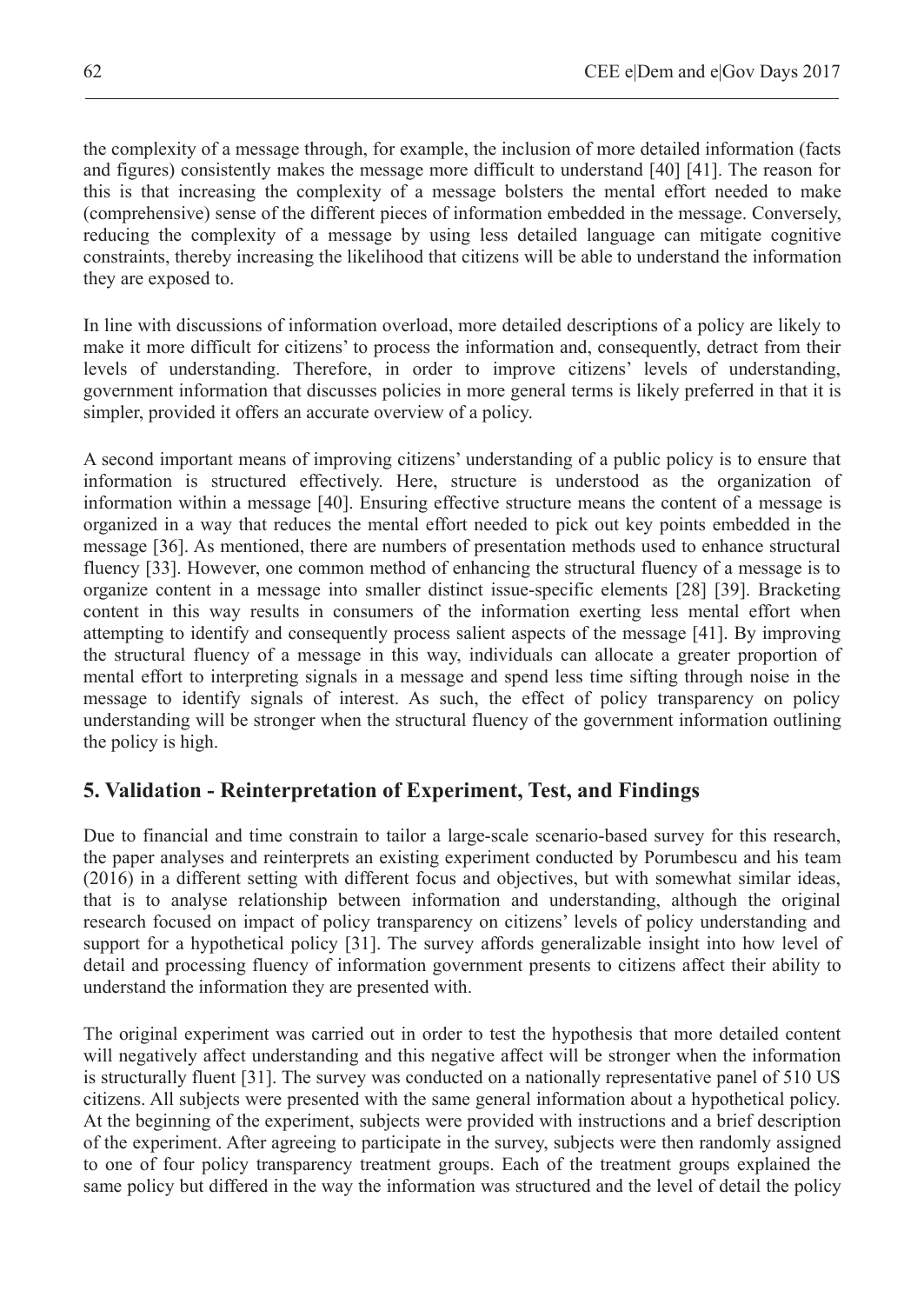was discussed in. After being subjected to a treatment, all subjects were then directed to respond to the same survey.

Policy understanding was analysed through its two dimensions. The first dimension focuses upon subjects' objective policy understanding; subjects were asked a series of nine multiple-choice questions pertaining to the policy prompt they read in order to gauge their level of objective understanding. Their responses were summed in order to create an additive index, where a score of nine corresponded to the highest possible level of objective understanding and a score of zero corresponded to the lowest possible level of objective policy understanding. The second dimension assesses subjects' sense of understanding. While objective understanding is conventionally said to play an important role in informing individuals behaviours and attitudes, feelings-as-information theory argues that an individual's sense that they understand a particular issue (or information they have read pertaining to said issue) also plays a critical role in shaping individual behaviours and attitudes pertaining to said issue [36]. Citizens' objective and subjective understanding of a policy both must be accounted for when attempting to explain the relationship between transparency, understanding, and voluntary policy compliance. Subjective understanding is measured using two items. The first item asked subjects to evaluate their level of policy understanding using a sevenpoint Likert scale (1: did not understand at all; 7: understood very well). The second item asked respondents how many general questions out of seven they believe they would be able to answer correctly (1: none correct; 8: all correct). Responses to both items were first standardized then averaged.

The results suggest that providing citizens with more detailed information about a policy does not necessarily detract from the public's ability to understand that policy. While greater detail did not affect individual's actual understanding of the material they were exposed to, it did negatively affect respondents' perception that they understood the material they were exposed to. Regarding the impact of structure, providing participants with more detailed information decreased their understanding of the policy only when the information was fluent. To the contrary, varying the level of information detail did not significantly affect participants' understanding of the policy when the information was presented in a dis-fluent manner.

The results of the experiments seem to support the following hypothesis: 1) exposure to more detailed information about a policy decreases policy understanding; and 2) information fluency will moderate the negative effect of information detail on policy understanding, such that the negative effect of information detail on policy understanding will be stronger when the information is structurally fluent and weaker when the information is structurally dis-fluent.

In order to check the validity of the experiment in different culture settings, the author conducted a test, which was designed after the above mentioned experiment, with the policy issue and its statements modified to fit for the Japanese participants. The test was conducted in February 2017 with a participation of 35 students. Because of its small size of the participants, the statistical validation of the results is rather poor; however the responses clearly confirmed the above mentioned hypothesis. Indeed, who read more detailed information understood less about the issue than those who read less detailed information. Also the way the information was stated influenced the understanding. This test has another crucial limitation, which is the homogeneity of the participants, that is, all 35 students were freshmen of the Faculty of Law of Chuo University and registered to the seminar of the author. Thus, a further and tailored experiment of a certain scale would be necessary to validate the Porumbescu experiment in the context of digital divide as well as in different cultural settings.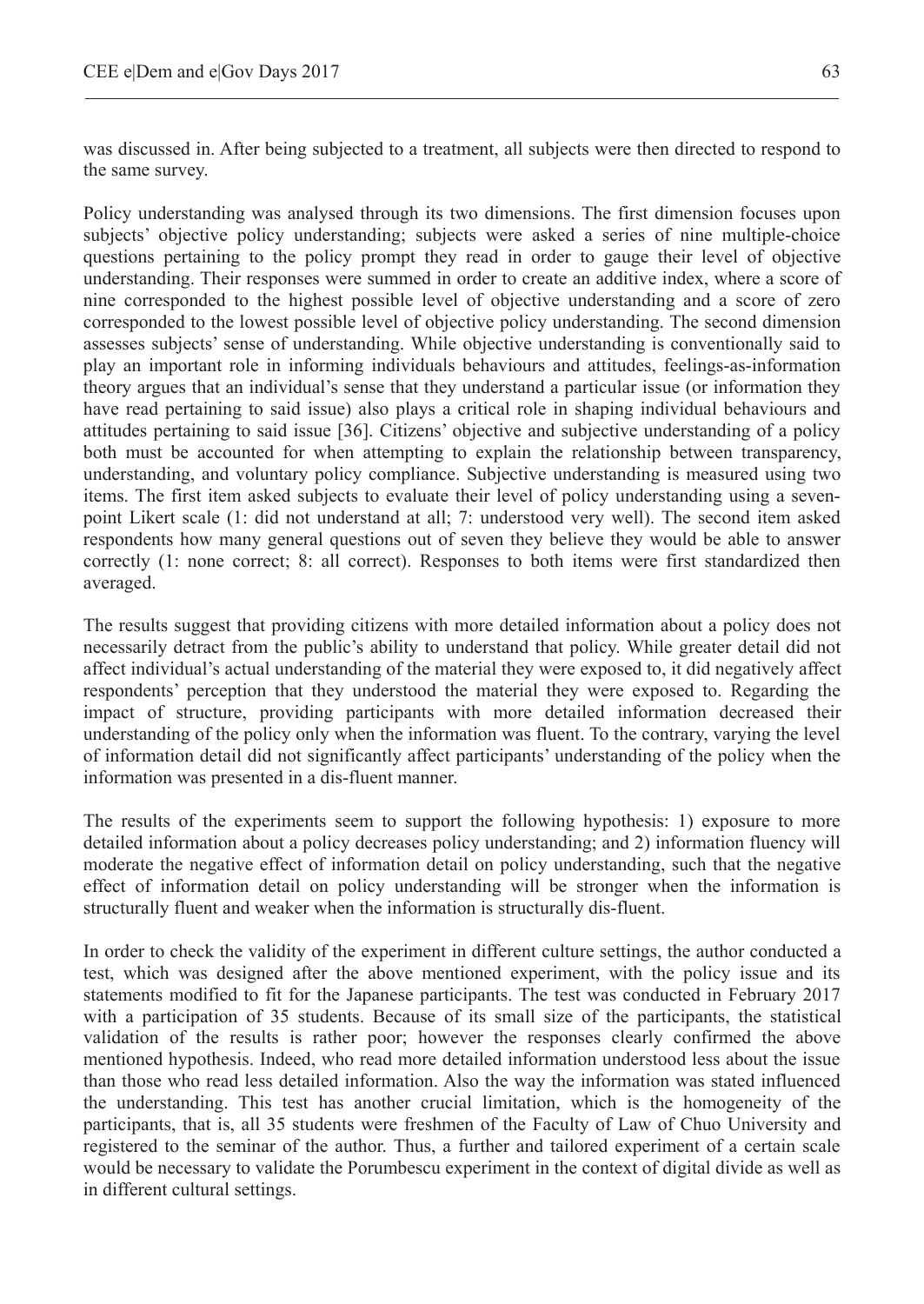## **6. Conclusion - Limitation and Contribution**

Although the validation of the results of theoretical analysis relies on a reinterpretation of an existing experiment and on a small scale test, thus exposed to various limitations above mentioned, the literature review and the results of the experiment draw interesting insights, which fundamentally affect the conventional discussion on digital divide.

Exposure to more detailed information does not seem positively influence the understanding and this means that providing infrastructures and skill to access information, which is one of the most popular policy recommendations related to digital divide, is not enough to improve citizens' understanding.

One contribution of this paper stems from the insight it provides into the role presentation plays in shaping the impact on understanding. What is becoming increasingly apparent is that simply making more information available is, in itself, not enough to bring about a more informed and understanding citizen. Rather, for transparency to bolster citizens' understanding, steps must be taken to ensure that information is being presented to citizens in ways that they can use it.

Then, what would be the implications of the results of this research for the digital divide discussion? Much of the existing work on digital divide tends to focus exclusively on importance of ensuring access to information. The findings of this research offer evidence to suggest that having access to detailed information is not the ultimate solution, but how the information is provided plays an important role in improving the understanding of information, which is the crucial issue for the citizen. Thus, guaranteeing infrastructure, hardware, software, and maybe education to enhance skill are not enough for better understanding, but presenting information in easy-to-understand way. Indeed, the way information is presented to the public is just as important as the information itself. Some methods of communicating information are much more effective at enhancing understanding than others. This would be an interesting hint as well as important contribution to the current digital divide discussion.

## **7. References**

- [1] AYRES, P.: Using subjective measures to detect variations of intrinsic cognitive load within problems, Learning and Instruction, 16(5), 2006, pp 389-400.
- [2] BENITO, B. and BASTIDA, F.: Budget transparency, fiscal performance, and political turnout: An international approach, Public Administration Review, 69(3), 2009, pp. 403-417.
- [3] BLAYNEY, P., KALYUGA, S. and SWELLER, J.: Using Cognitive Load Theory to Tailor Instruction to Levels of Accounting Students' Expertise, Journal of Educational Technology & Society, 18(4), 2015, pp. 199-210.
- [4] CHANDLER, P. and SWELLER, J.: Cognitive load theory and the format of instruction, Cognition and Instruction, 8(4), 1991, pp. 293-332.
- [5] CLARK, R.C., NGUYEN, F., SWELLER, J. and BADDELEY, M.: Efficiency in learning: Evidence based guidelines to manage cognitive load, Performance Improvement, 45(9), 2006, pp. 46-47.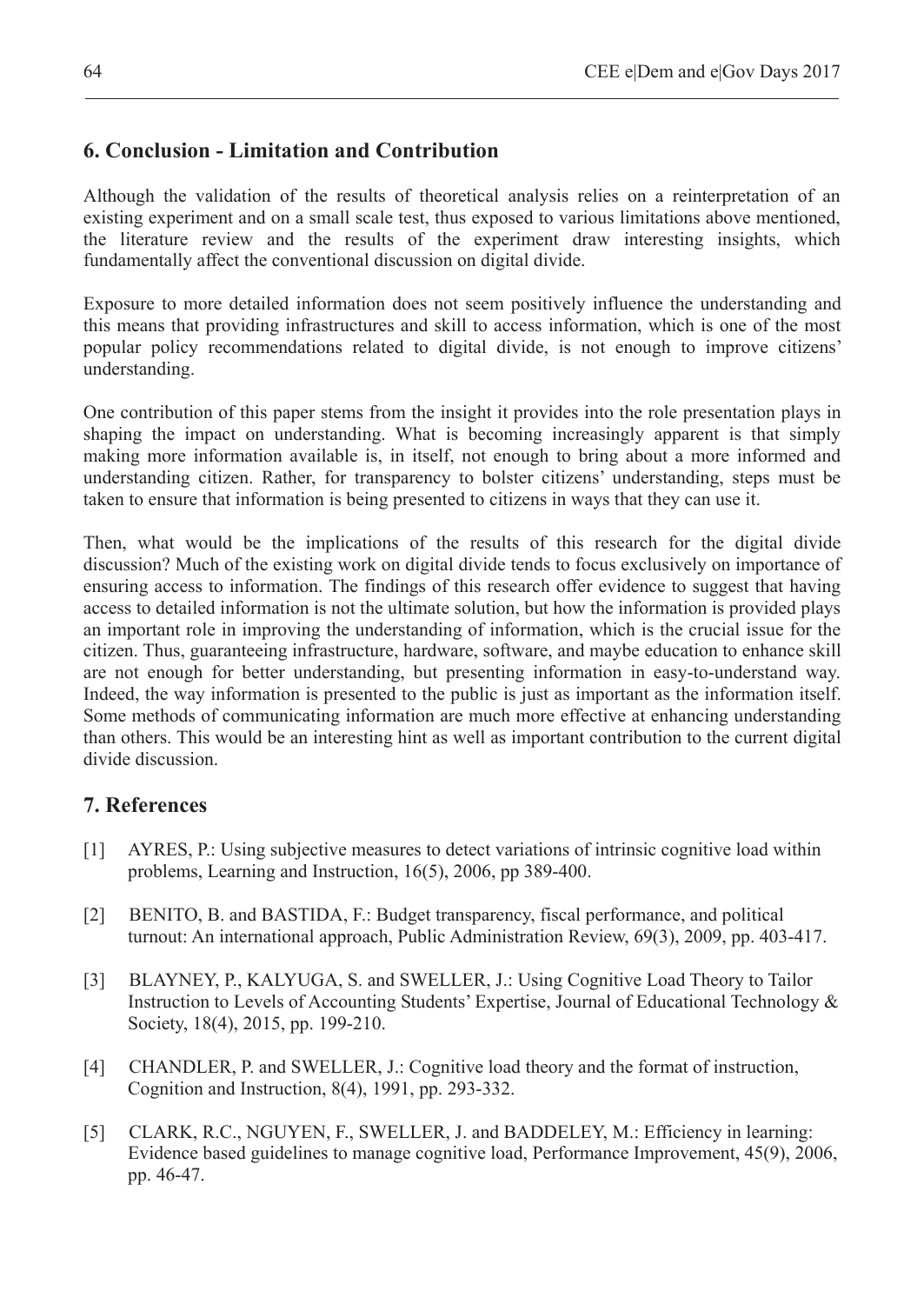- [6] COOK, M.P.: Visual representations in science education: The influence of prior knowledge and cognitive load theory on instructional design principles, Science education, 90(6), 2006, pp. 1073-1091.
- [7] COOK, F.L., JACOBS, L.R. and KIM, D.: Trusting what you know: Information, knowledge, and confidence in social security, The Journal of Politics, 72(02), 2010, pp. 397-412.
- [8] DE FINE LICHT, J.: Policy area as a potential moderator of transparency effects: An experiment, Public Administration Review, 74(3), 2014, pp. 361-371.
- [9] EPPLER, M.J. and MENGIS, J.: The concept of information overload: A review of literature from organization science, accounting, marketing, MIS, and related disciplines, The Information Society, 20(5), 2004, pp. 325-344.
- [10] ETZIONI, A.: Is transparency the best disinfectant?, Journal of Political Philosophy, 18(4), 2010, pp. 389-404.
- [11] EUROPEAN PARLIAMENT: Briefing Bridging the digital divide in the EU, 2015. http://www.europarl.europa.eu/RegData/etudes/BRIE/2015/573884/EPRS\_BRI% 282015 %29573884 EN.pdf
- [12] FUNG, A., GRAHAM, M. and WEIL, D.: Full disclosure: The perils and promise of transparency, Cambridge University Press: Cambridge, 2007.
- [13] GRIMMELIKHUIJSEN, S.G. and MEIJER, A.J.: The effects of transparency on the perceived trustworthiness of a government organization: Evidence from an online experiment, Journal of Public Administration Research and Theory, 24(1), 2014, 137-157.
- [14] GUNKEL, D.J.: Second thoughts: toward a critique of the digital divide, New Media & Society, 5(4), 2003, pp. 499-522.
- [15] HARGITTAI, E.: The Digital Divide and What To Do About It, in Jones, D. C., ed. New Economy Handbook, San Diego, CA: Academic Press, 2003, pp.822-841.
- [16] HILBERT, M.: The end justifies the definition: The manifold outlooks on the digital divide and their practical usefulness for policy-making, Telecommunications Policy, 35(8), 2011, pp. 715-736.
- [17] HOOD, C.: Accountability and transparency: Siamese twins, matching parts, awkward couple?, West European Politics, 33(5), 2010, pp. 989-1009.
- [18] HOOD, C: Beyond Exchanging First Principles? Some Closing Comments, in Hood, C. and Heald, D., eds., Transparency: The Key to Better Governance?Oxford, UK: Oxford University Press, 2006, pp. 211–226.
- [19] JANISZEWSKI, C. and MEYVIS, T.: Effects of brand logo complexity, repetition, and spacing on processing fluency and judgment, Journal of Consumer Research, 28(1), 2001, pp. 18-32.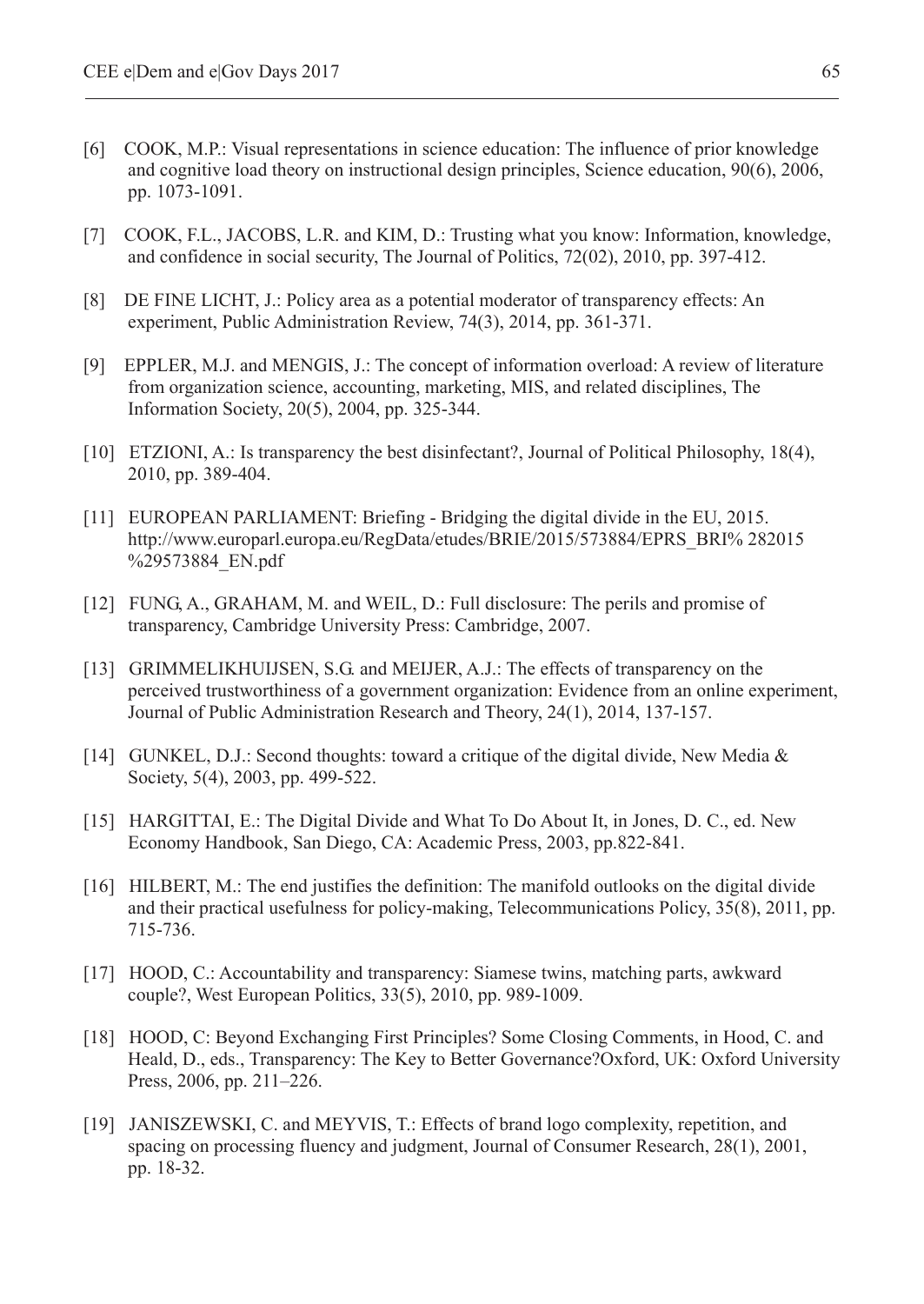- [20] KENISTON, K.: Introduction: The Four Digital Divides, in Keniston, K. and Kumar, D., eds., The Four Digital Divides, Sage Publishers, 2003.
- [21] KIRSCHNER, P.A.: Cognitive load theory: Implications of cognitive load theory on the design of learning, Learning and Instruction, 12(1), 2002, pp. 1-10.
- [22] KOCH, J. and METTLER, S.: Who Perceives Government's Role in Their Lives, Assessing the Impact of Social Policy on Visibility. Working paper, 2012.
- [23] MANSBRIDGE, J.: A Selection Model of Political Representation, Journal of Political Philosophy, 17(4), 2009, pp. 369-398.
- [24] MIELE, D.B. and MOLDEN, D.C.: Naive theories of intelligence and the role of processing fluency in perceived comprehension, Journal of Experimental Psychology: General, 139(3), 2010, pp. 535-557.
- [25] NOLL, R.G., OLDER-AGUILAR, D., ROSSTON, G. and ROSS, R.R.: The Digital Divide: definitions, measurement, and policy issues, paper presented at Bridging the Digital Divide: California Public Affairs Forum, Stanford University, 2000.
- [26] OECD: Bridging the digital divide, 2001, https://www.oecd.org/site/schoolingfortomorrow knowledgebase/themes/ict/bridgingthedigitaldivide.htm
- [27] O'NEILL, O.: A Question of Trust: The BBC Reith Lectures 2002. Cambridge, UK: Cambridge University Press, 2002.
- [28] PAAS, F., RENKL, A. and SWELLER, J.: Cognitive load theory and instructional design: Recent developments, Educational Psychologist, 38(1), 2003, pp. 1-4.
- [29] PIOTROWSKI, S.J.: Transparency: A regime value linked with ethics, Administration & Society, 46 (2), 2014, pp. 181-189.
- [30] PORUMBESCU, G.A.: Using Transparency to Enhance Responsiveness and Trust in Local Government Can It Work?, State and Local Government Review, 47 (3), 2015, pp. 205-213.
- [31] PORUMBESCU, G.A., BELLÉ, N., CUCCINIELLO, M. and NASI, G.: Translating policy transparency into policy understanding and policy support: Evidence from a survey experiment. Working paper, 2016.
- [32] PRAT. A.: The Wrong Kind of Transparency, The American Economic Review, 95(3), 2005, pp. 862-877.
- [33] REBER, R., WINKIELMAN, P. and SCHWARZ, N.: Effects of perceptual fluency on affective judgments, Psychological Science, 9(1), 1998, pp. 45-48.
- [34] RENNEKAMP, K.: Processing fluency and investors' reactions to disclosure readability, Journal of Accounting Research, 50(5), 2012, pp. 1319-1354.